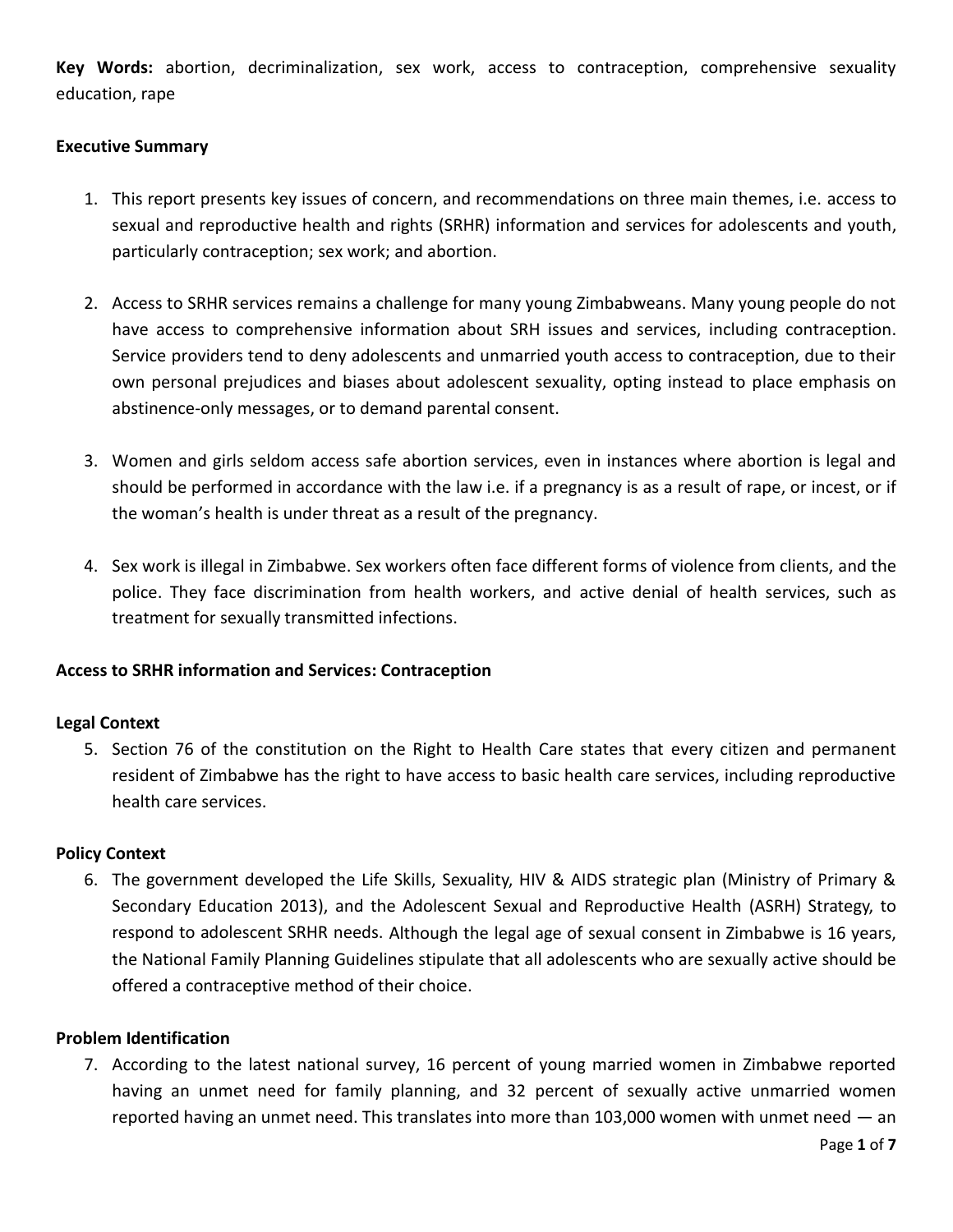estimated 93,000 married and 10,400 unmarried women<sup>1</sup>. One outcome of high unmet need is unplanned pregnancies. In Zimbabwe, 31 percent of pregnancies among married women ages 15 to 24 are unplanned.

- 8. According to the UNAIDS Gap Report of 2014, 1.4 million people are living with HIV in Zimbabwe- a 15% prevalence rate, of which 720,000 are women. Zimbabwe is experiencing 69,000 new infections per year. The bulk of the new infection are occurring among young girls aged between 15-24 years.
- 9. The Zimbabwe's National Statistics Agency in the 2014 [Zimbabwe Multiple Indicator Cluster Survey,](http://www.unicef.org/zimbabwe/Zim_MICS5_Final_Report_FINAL.pdf) found that approximately 1 in 3 girls in Zimbabwe are married before their 18<sup>th</sup> birthday.
- 10. Access to SRHR services remains a challenge for many young Zimbabweans. Many young people do not have access to comprehensive information about SRH issues and services, including contraception. The Ministry of Education, though it has a Life Skills, Sexuality, HIV & AIDS strategic plan, fails to provide contraceptive information and services to sexually active adolescents, leaving girls exposed and resulting in high rate of teenage pregnancies. Besides, the Ministry of Education insists on only teacher-led comprehensive sexuality education processes for in-school youths. However, the pupils tend to fear their teachers, posing a great barrier to open communication about their sexual experiences and SRHR needs as adolescents. Service providers below the head office level have limited knowledge of ASRH related laws, policies and strategies that govern their work. Adolescents themselves have little or no information of legal and policy provisions in place to protect their sexual and reproductive health and rights. Rural adolescents are particularly affected by this lack of information.
- 11. Even when adolescents have information about SRH, they continue to face multiple barriers when they attempt to access these services. Service providers tend to deny adolescents and unmarried youth access to contraception, due to their own personal prejudices and biases about adolescent sexuality, opting instead to place emphasis on abstinence-only messages, or to demand parental consent. Further, inadequate availability of services particularly in rural areas hinders access.
- 12. Generally, Zimbabwean society is more liberal about boy's sexuality and this allows boys to access information, and openly discuss sexual matters, without facing much stigma. In recent years, boys are further supported with targeted information services, for example, as part of the package for the Voluntary Male Circumcision programmes on HIV prevention. Besides, the school life expectancy for boys is higher than that for girls, meaning that boys will be targeted with school based ASRH programmes for a longer period.

 $\overline{\phantom{a}}$ 

<sup>1</sup> http://www.prb.org/pdf15/unmetneed-factsheet-zimbabwe.pdf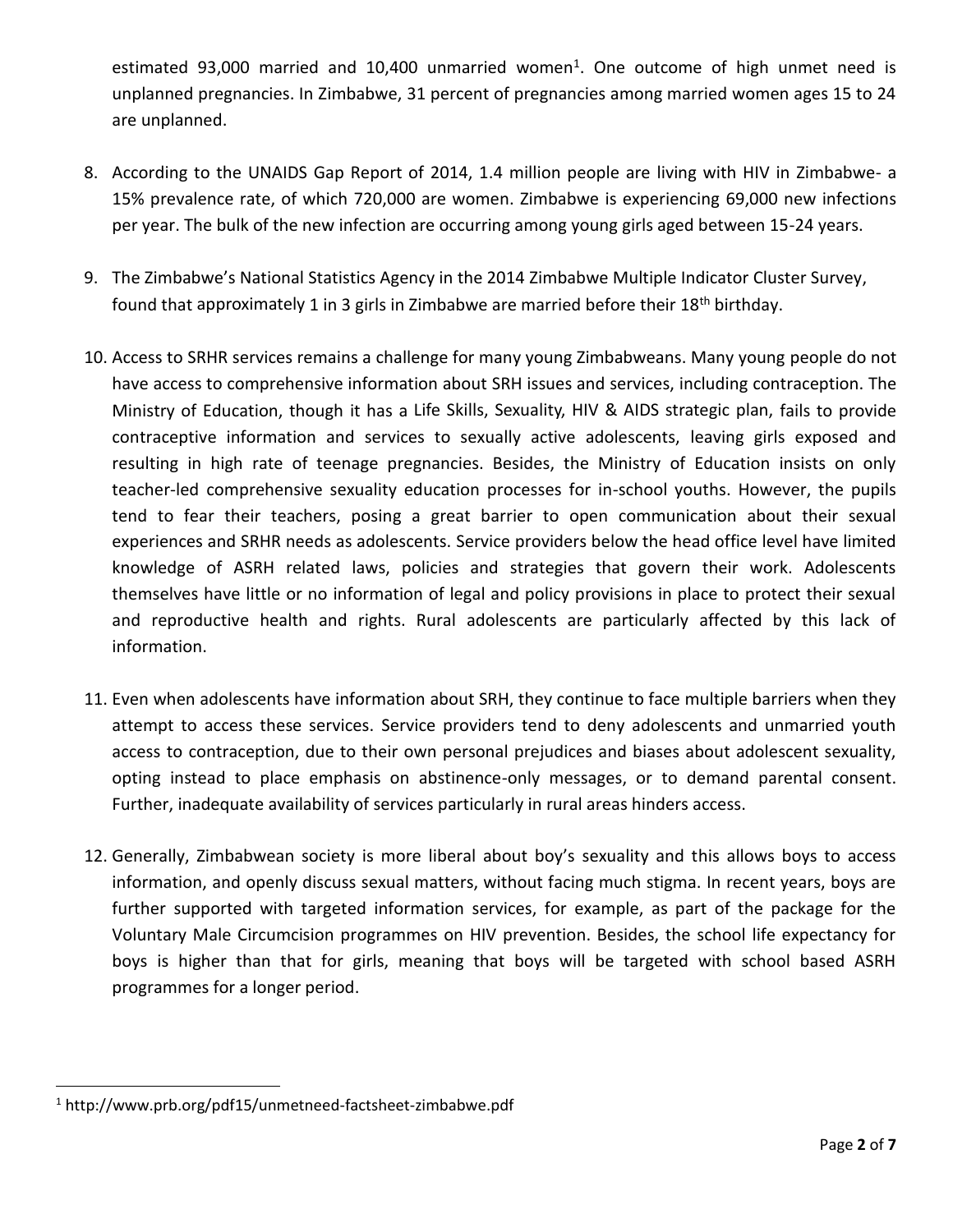- 13. On the other hand, girls face many restrictions when it comes to accessing SRHR information and services. Girls are generally viewed as sex objects, and often sexually abused. According to UNICEF, 32% of women/girls first sexual encounter is by coercion. Yet girls are not encouraged to openly discuss sexual matters. It is also often difficult for girls to report this abuse as they are often dismissed as promiscuous and attention seekers.
- 14. Comprehensive sexuality education, improved youth-friendly services, marked by positive service provider attitudes will restore young people's confidence in the health system and they will not be afraid to seek help, support, and protection when they need it. This could help save girls and young women's lives. Youth-friendly health services will help effectively deal with the increasing HIV infection rates among young girls, increase in unwanted pregnancies, and consequently unsafe abortions which have dire consequences for the girls' lives.

### **Access to safe abortion services**

### **Legal Context**

- 15. The Termination of Pregnancy Act of 1977, was enacted while the country was still known as [Rhodesia](https://en.wikipedia.org/wiki/Rhodesia) and run by the [white minority.](https://en.wikipedia.org/wiki/Whites_in_Zimbabwe) The law permits the procedure when "the life of the woman is endangered, the child may suffer a permanent physical or mental defect, or the [fetus](https://en.wikipedia.org/wiki/Fetus) was conceived as a result of [rape](https://en.wikipedia.org/wiki/Rape) or [incest.](https://en.wikipedia.org/wiki/Incest)"
- 16. The Criminal Law Codification and Reform Act states that: "Any person who intentionally terminates a pregnancy or terminates a pregnancy by conduct which he or she realises involves a real risk or possibility of terminating the pregnancy shall be guilty of unlawful termination of pregnancy and liable to a fine not exceeding level ten or imprisonment for a period not exceeding five years or both."

## **Policy Context**

17. Zimbabwe is a signatory to the Maputo Plan of Action on SRHR, which places emphasis on the need to legalise abortion and ensure safe abortion services for all women and girls to the fullest extent of the law.

## **Problem Identification**

- 18. Women and girls seldom access safe abortion services, even in instances where abortion is legal and should be performed in accordance with the law i.e. if a pregnancy is as a result of rape, or incest, or if the woman's health is under threat as a result of the pregnancy.
- 19. Research points to early sexual debut among adolescents, yet young people continue to be denied access to contraception information and services, resulting in unintended pregnancies. Contraceptive failure is also a reality. Many women have reported falling pregnant while on contraception. This includes both unmarried and married women. Many of these women turn to unsafe abortion, risking their lives, because unplanned pregnancies also fuel stigma and domestic violence.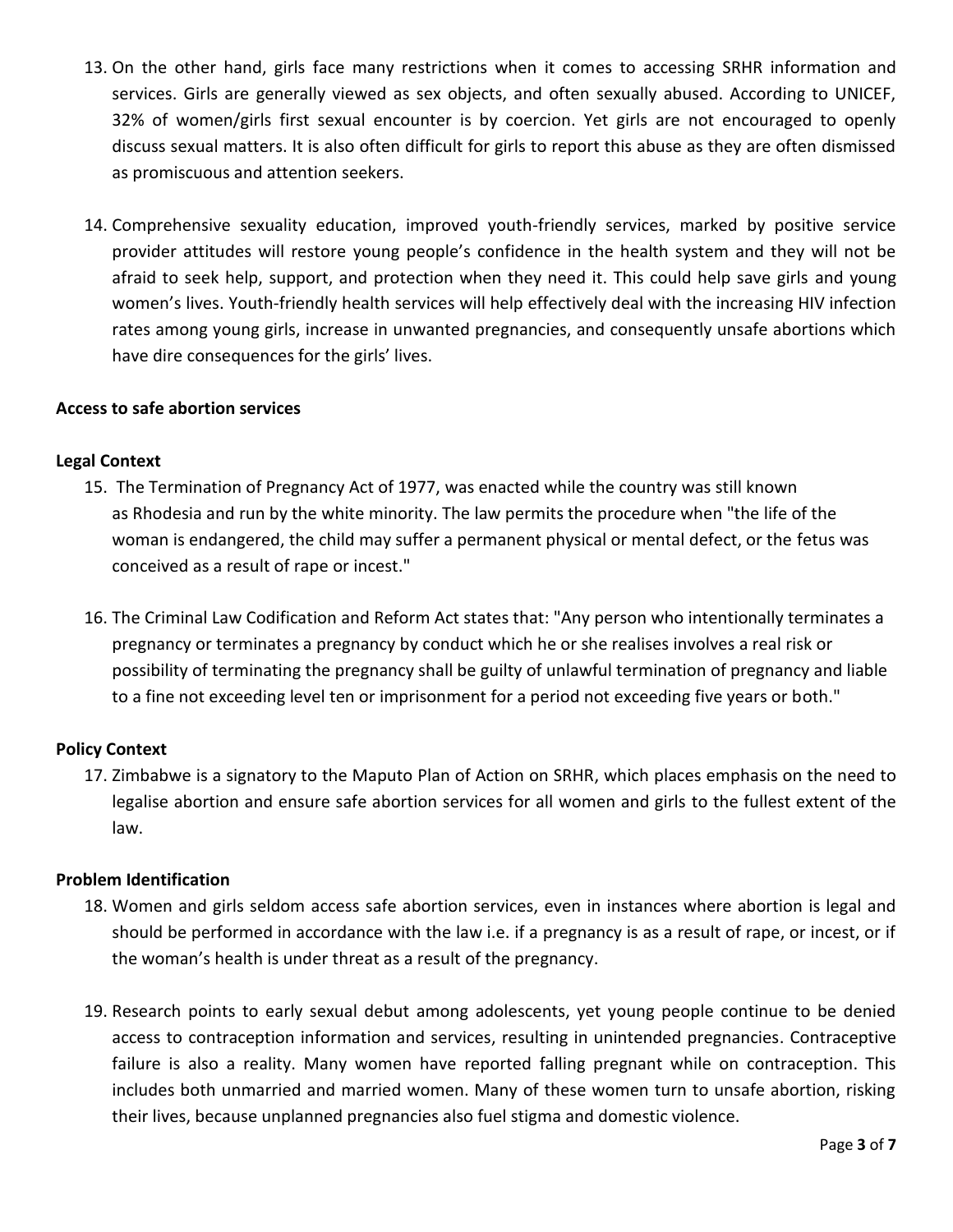- 20. Research has also reveals that for most girls, about 32%, the first sexual encounter is by coercion.<sup>2</sup> Very few of these (rape) cases are reported due to negative attitudes of police, and a dysfunctional court system, that is prejudiced against girls and young women. Many just opt not to report due to the fact that often, the courts make it victim's prerogative to prove the rape, which is often difficult given the barriers in communication, distance to police stations and clinics, fear, etc. The problem is further compounded by poor forensic processes within the police department. Hence, many genuine cases of rape are never prosecuted. Many rape survivors do not benefit because abortion can be accessed legally only when the rape is **proved**.
- 21. When rape is not reported, the survivor does not receive information about contraceptive options, such as emergency contraception, or services; hence, the rape may result in an unintended pregnancy. Many survivors of rape resort to backstreet unsafe abortion services, even though the law provides for safe and legal abortion in their case.
- 22. Political violence and polarization: Many women are also raped during the election period, and these cases of rape are sometimes tolerated as politically motivated violence, and not gender based violence, with many service providers refusing to provide services to the victims due to fear.
- 23. For the year 2009, Zimbabwe recorded 11903 illegal abortions. Sometimes these abortions result in serious gynecological complications or even death as many of the abortions as performed using dangerous material such as sticks, iron rods, or herbs. These procedures are performed in unhygienic conditions and in many cases very late into the pregnancy. In 2008, complications from unsafe abortion resulted in 35% of maternal deaths in Zimbabwe [MOHCW 2009]. Hospital based studies suggest that as many as 28% of maternal deaths in Zimbabwe are due to unsafe abortion, and this is an underestimation of the problem because the figures represent only those who have had contact with the health delivery system [MOHCW 2006].
- 24. Complications from unsafe abortion cost the health care system a tremendous amount in terms of hospital space, providers' time, antibiotics, blood, and supplies. Experts note that "It is not uncommon for the majority of beds in emergency gynecology wards to be occupied by women suffering abortion complications … Treating a patient with abortion complications can cost upward of five times the annual per capita health budget<sup>3</sup>." Indeed the Zimbabwean government has functional health facilities offering post abortion care. Dealing with consequences of backyard unsafe induced abortions is more costly than offering safe abortion services from the onset.

 $\overline{\phantom{a}}$ <sup>2</sup> National Baseline Survey on Life Experiences of Adolescents (NBSLEA), 2011

<sup>3</sup> http://www.policyproject.com/pubs/policymatters/pm-01.pdf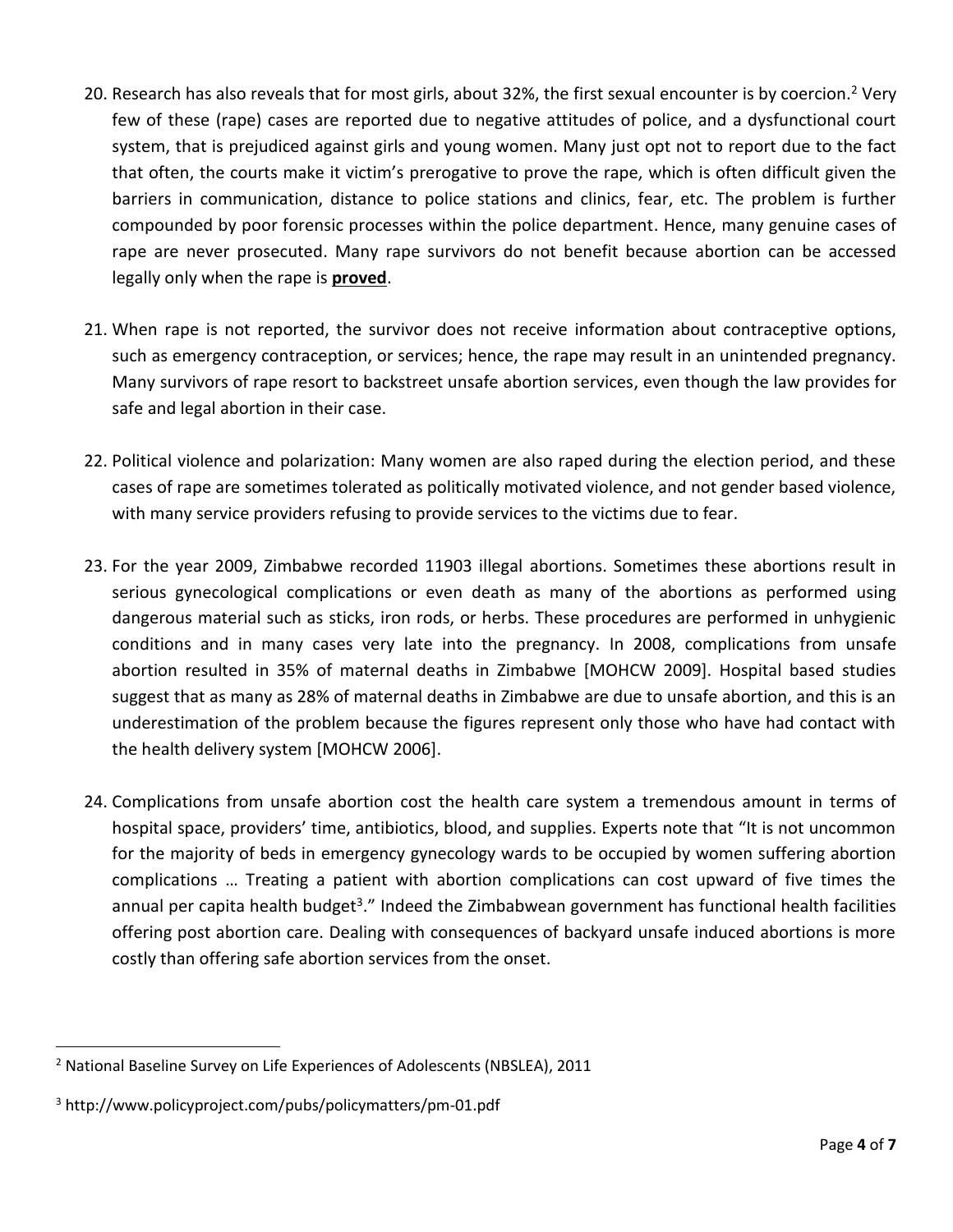25. Up-to-date information on abortion is not available, i.e. numbers of safe and legal abortions accessed in accordance with existing legal provisions; illegal backstreet abortions; and the effects they have on girls and women's lives etc. Such evidence would push policy makers to review policies.

### **Sex Work**

### **Legal Context**

26. Sex work is illegal in Zimbabwe. The Criminal Law (Codification) Act 2004:152 came into effect in 2007, replacing the Sexual Offences Act of 2001. Section 81 to 84 criminalizes solicitation, living off the earnings of sex work, procurement, and brothel keeping. Section 81 of the Act makes it illegal to solicit, imposing a maximum prison sentence of up to six months. Section 82 prohibits 'living off or facilitating prostitution', and 83 prohibits 'procuring' sex, imposing a maximum prison sentence of two years.

### **Policy Context**

27. The Zimbabwe National Strategic Plan on HIV & AIDS III acknowledges sex workers' health needs as a Key Population to target in HIV prevention.

#### **Problem Identification**

- 28. Zimbabwe's economic situation drives many women into transactional sex and sex work. According to research by Katswe Sistahood, sex workers in Zimbabwe often face different forms of violence from criminals, clients, or even the police, yet they often do not report these cases of abuse, for fear of being arrested themselves. Often, these sex workers are denied protection by the police who opt instead, to open charges against them when they go to the police station to make a report. Many sex workers have said some clients or sexual partners refuse condom use, or force them to have unprotected sex (rape), or deliberately take off the condom during sexual intercourse. However, they do not report to the police, for fear of being arrested themselves, because sex work is criminalized.
- 29. When they go to clinics, sex workers face further discrimination i.e. they have been asked; 'How can a sex worker be raped'. Often, health workers treat these women as criminals who should be punished for their offences and immorality. Katswe Sistahood's survey reveals that sex workers who reported rape by clients, or who have had condoms removed during sex, did not access post-exposure prophylaxis (PEP) for HIV because the nurses and police often ask – 'Can a sex worker be raped?'
- 30. Beyond that, many sex workers are generally looked down upon as criminals hence they also face discrimination at different service points, including in government clinics. PEP is only administered for rape cases and for those working in risky settings in the event of an accident that could lead to the risk of HIV transmission, and sex workers are not included in this category, although their occupation, compounded by the criminalization of sex work, places them at a much higher risk of contracting HIV.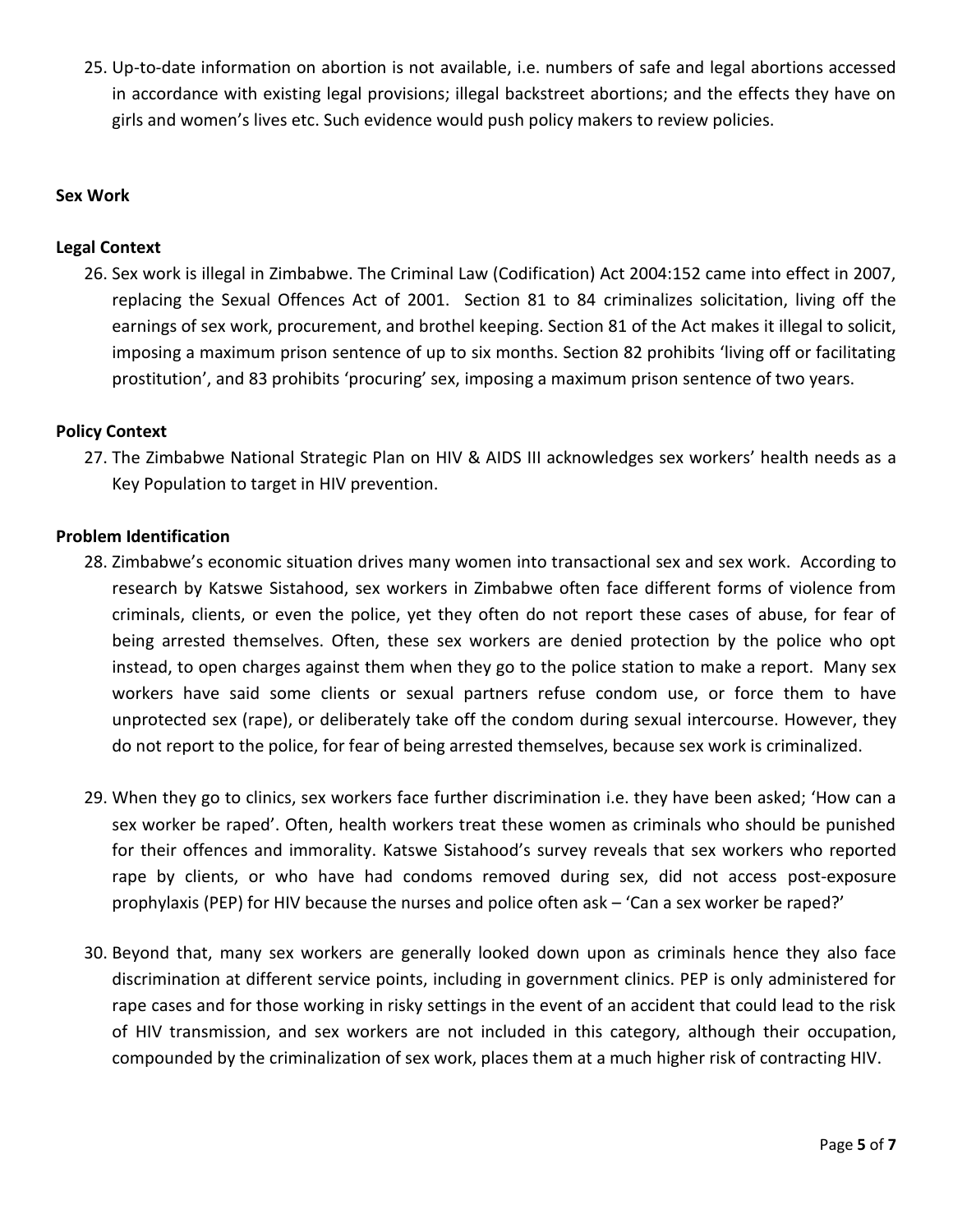31. Sex workers are being deprived of different kinds of health services. Because sex work is criminalized, health workers sometimes impose sanctions on them. According to a survey by Katswe Sistahood, many sex workers reported that some clinics now only treat them for sexually transmitted infections (STIs) thrice. *'If you come back for the fourth time, you are simply shouted at and simply sent away. They say it is because recurrent STIs is evidence that one is not serious about staying alive'.* This is in contravention of Section 29 of the constitution; on Health Services; which stipulates that i) The State must take all practical measures to ensure the provision of basic, accessible, and adequate health services throughout Zimbabwe. Failure to treat recurring STIs may result in health complications. Negative attitudes of health workers force many sex workers to default on their anti-retroviral therapy, which may lead to drug resistant HIV.

# **Recommendations for action by the Government of Zimbabwe:**

 $\overline{a}$ 

- 32. Remove policy and procedural barriers to access to contraception for adolescents and unmarried youths.
- 33. Ensure that service providers study, publicize and promote the country's family planning guidelines, which dispel the commonly held misperception that age criteria—and related parental or spousal consent requirements—exist for accessing family planning services. The guidelines<sup>4</sup> clearly specify that "age alone does not constitute a medical reason for denying any method to adolescents" and that those "who are sexually active should be offered a contraceptive method of their choice."
- 34. Promote comprehensive sexuality education and services that are non-discriminatory; address service provider attitudes towards unmarried youths to enable access to contraceptives and other essential SRHR services; and introduce youth-friendly service provider sections in Primary and Tertiary Health Care Centres.
- 35. Urgently Review the Marriage Act, and the Criminal Codification Act (on sexual offences), in accordance with the new Constitution of Zimbabwe, adopted in 2013, which places emphasis on equality of all genders, citizens' right to health, and the need to recognize and protect all children, and children being anyone below the age of 18.
- 36. Implement existing laws and policies to ensure that survivors of rape, including date rape, access treatment, care & support; intensify efforts to ensure roll out of post-exposure prophylaxis (PEP), emergency contraception and safe abortion for survivors of rape; and ensure that court procedures are victim friendly so as to enable reporting and prosecution.
- 37. Expand PEP rollout to cover non-rape scenarios, inclusion provision to sex workers as needed.

<sup>4</sup> Ministry of Health and Child Welfare, *Family Planning Guidelines for Zimbabwe: A Guide to Essential Practice*, Harare, Zimbabwe: Ministry of Health and Child Welfare, 2011.